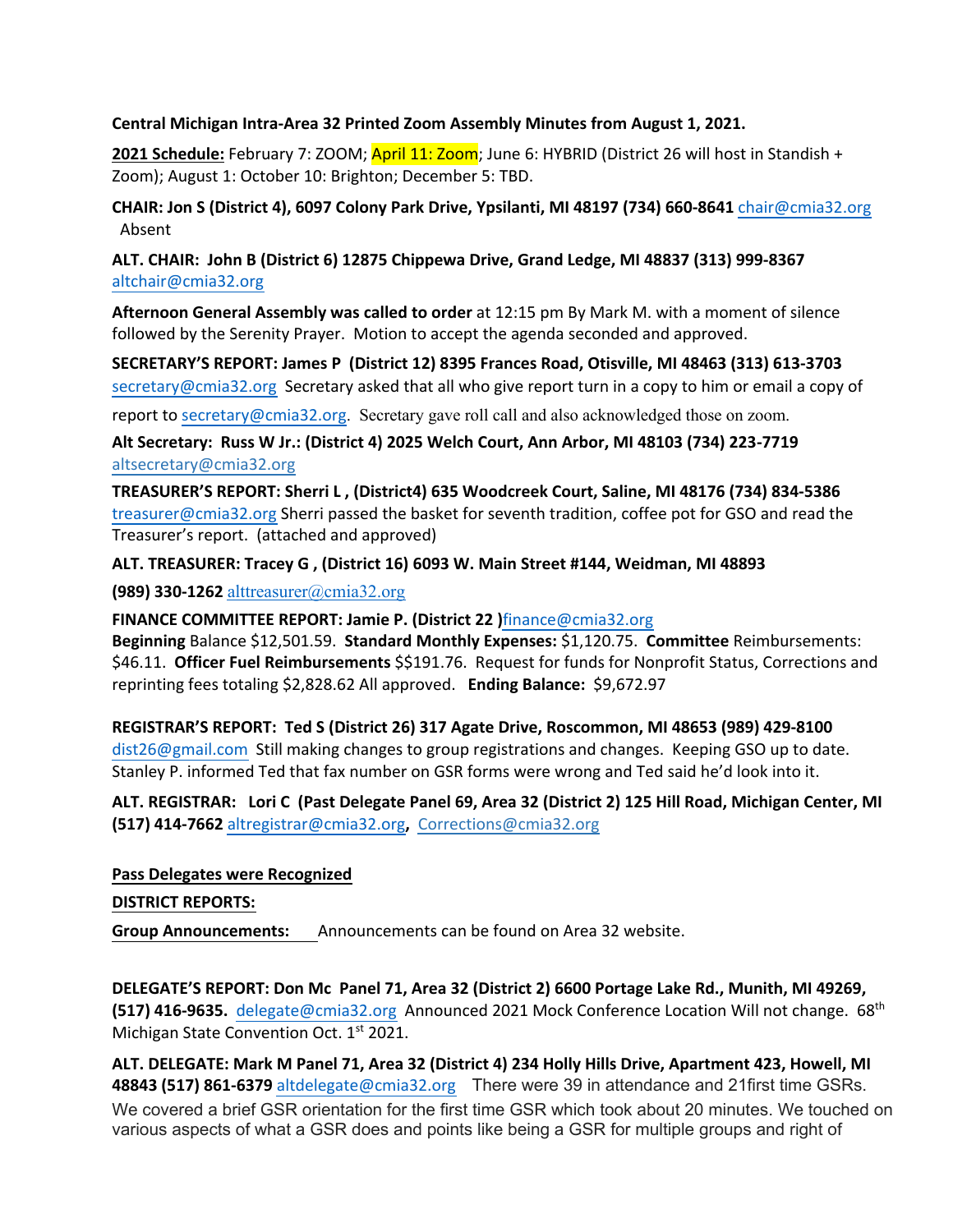decision followed by questions and answers. Traditions and concepts five each read and afterwords discussed among the attendees. Ted S offered insight into the registrar position and changes taking place for the discussion brought to light what participants would like to see added for further service meetings.

# **COMMITTEE REPORTS:**

**LITERATURE REPORT: Mike K, (District 2) 2461 Steff-Ann Drive, Adrian, MI 49221 (517) 403-2764**  literature@cmia32.org**: Beginning** balance \$1,701.30 Inventory \$4,482.71.

**ARCHIVIST: Jim D (District 6), PO Box 13, Holt, MI 48842, (517) 694-9753. Talking to new Archives Committee Chairperson Tim H.** Getting him acquainted with what to do and organize STUFF. Our main mission is to get Group Histories started. I have forms to help to this.

**ARCHIVES COMMITTEE: Tim H. (District 6) B**id was approved for printing of our pamphlet OUR BEGININGS. The two proofs were a bit of an upgrade. Thank you Jamie.

**CORRECTIONS: Lori C. Past Delegate**, **Panel 69 Area 32, 125 Hill Road, Michigan Center, MI (517) 414-7662** Corrections@cmia32.org Districts represented at the Corrections meeting held today in a Hybrid format. We shared about what the plans are for the jails and prisons as to when they may return to face to face meetings. Nothing is still known at this time. However, it has been determined that service work can still be taken to these institutions via receiving AA literature at the institutions to be taken to the incarcerated members.

As a result of this news \$800 was asked for from Area 32 and received. It was split amongst four or the five Districts represented (\$200 per District) to be used for literature purchases for the jails and prisons who are requesting the literature soon as the correct waiver form can be determined for members wishing to take AA meetings into the prisons in their Districts, it will be put on our Area website for access.

I will be attending the National Corrections Conference being held in New Orleans on November 12-14, 2021. The registration fee is \$25 to attend virtually in which I plan to partake in the Conference. If you would like to register as well, the email address to obtain a registration form it at

nationalcorrectionconference.org. If any members wishes to contact me for a copy of the flyer, please email me at Corrections@cmia32.org or through the Area Corrections Chair email.

# **FORUM: OPEN**

# **GRAPEVINE: Molly L, (District 4) 1502 Morton Avenue Ann Arbor, MI 48104 (734) 358-7180**

grapevine@cmia32.org Molly made contact with three districts, 2,6 and 8 concerning Grapevine and subscriptions. Molly will come to your district if invited and discuss the Grapevine. Grapevine have a instagram account, we can not donate to GV and it's sole support is by sales.

**COOPERATION WITH THE PROFESSIONAL COMMUNITY** / Public Information: Keith S (District 6) 2029 Phillips A of presentation venue, Holt, MI 48842 (517) 803-5045 cpc@cmia32.org Attendance was minimal. Need Help. Participated in CPC "Train the Trainer" webinar hosted by district 13 area 36. Attendees from across the U.S. and Canada. Keith has copies of the powerpoint and can forward to available district committees intrested.

**ACCESSIBILITIES / TREATMENT CENTERS: Don W (District 6) 5253 East Hidden Lake Drive, East Lansing, MI 48823 (517) 282-4586** specialneeds@cmia32.org No report due to no interest.

**MOCK CONFERENCE**: Ted S. reported If interested please attend the meetings.

Second Saturday 8:30 am on Zoom 460-390-181.

**YPAA:** Evan K (District 4) Ted reported that this area is submitting a proposal for a podcast. This will be discussed this fall at MIYPAA convention.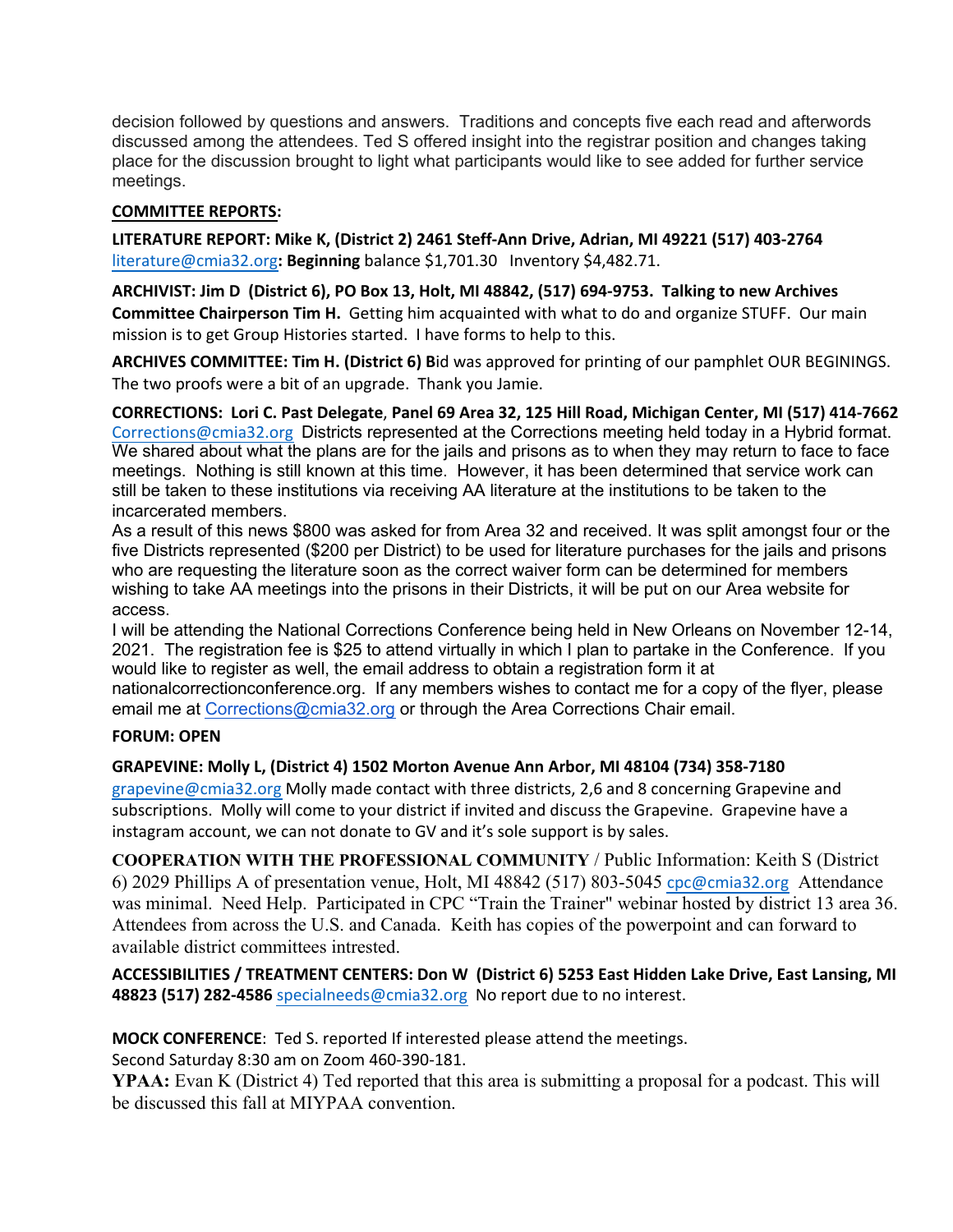### **WEBSITE COMMITTEE: Kate L (District2) (517)962-1445** webmaster@cmia32.org**, or**

page88line8@gmail.comWebsite is being updated to become more mobil friendly so our area can be more informed and get the word out. If you have taken on a committee please make sure your email is updated and correct. Please let Kate know what she can do for your district or committee to get the word out.

**OLD BUSINESS:** Sherri spoke on setting up electronic banking capability. Will try and set up area 32's account with the area's treasurer email address. Kate gave some suggestions as far as setting up the account capable of taking electronic donations, we must pay for (https).

Area 32 will continue to offer HYBRID meeting on a "as needed" basis as amended by Lori. Which will be determined by the group officers.

**NEW BUSINESS:** No new Biz

**Motion to Close. Seconded and approved.** 

**Meeting closed at (sorry I don't remember) PM with the Responsibility Pledge recited by the group.**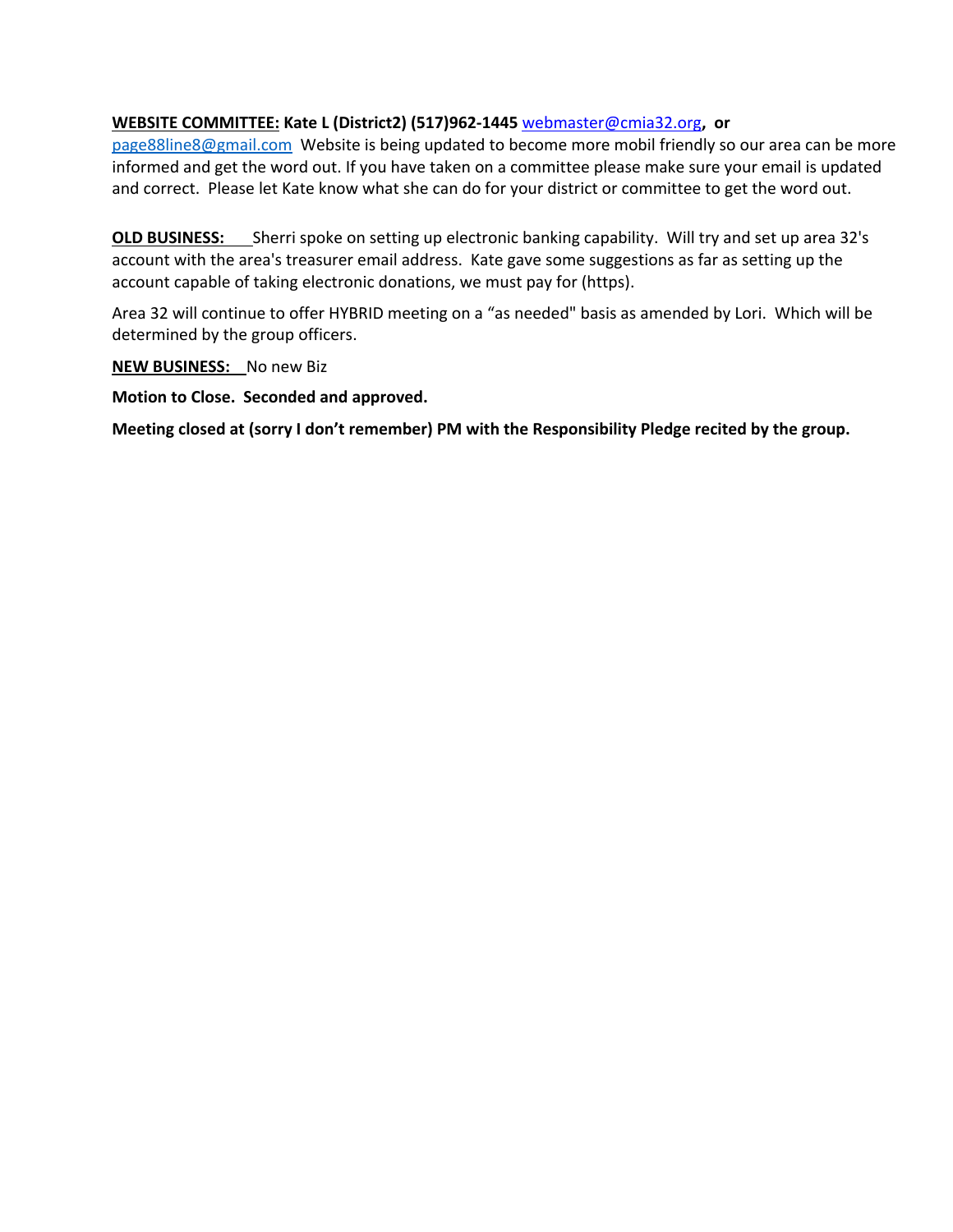Sherri Copy

# **CENTRAL MICHIGAN INTRA-AREA 32 TREASURERS REPORT August 1, 2021**

|                                                                                                                      | 61/21                                                                                                                                                                                                                                                                                                                                                                                                               | <b>STARTING BANK BALANCE:</b>                                                                                                                                        | \$14,821.87                                                                                                                                            |
|----------------------------------------------------------------------------------------------------------------------|---------------------------------------------------------------------------------------------------------------------------------------------------------------------------------------------------------------------------------------------------------------------------------------------------------------------------------------------------------------------------------------------------------------------|----------------------------------------------------------------------------------------------------------------------------------------------------------------------|--------------------------------------------------------------------------------------------------------------------------------------------------------|
|                                                                                                                      |                                                                                                                                                                                                                                                                                                                                                                                                                     |                                                                                                                                                                      |                                                                                                                                                        |
|                                                                                                                      | Temp Freeze apprvd by Area in Dec/20<br>Capped                                                                                                                                                                                                                                                                                                                                                                      | <b>FORUM ACCOUNT BALANCE</b><br><b>ECR CONFERENCE BALANCE</b>                                                                                                        | \$1,750.00<br>\$750.00                                                                                                                                 |
|                                                                                                                      |                                                                                                                                                                                                                                                                                                                                                                                                                     | <b>1ST ADJUSTED CHECKING BALANCE:</b>                                                                                                                                | \$12,321.87                                                                                                                                            |
|                                                                                                                      | June - July 2021                                                                                                                                                                                                                                                                                                                                                                                                    | <b>INCOME:</b><br><b>7TH TRADITION</b><br>GSO COFFEE POT<br><b>GROUP CONTRIBUTIONS</b><br><b>HOST EXPENSE REFUND</b>                                                 | \$68.25<br>\$71.35<br>\$2,632.18<br>\$0.00                                                                                                             |
|                                                                                                                      |                                                                                                                                                                                                                                                                                                                                                                                                                     | <b>INCOME TOTAL</b>                                                                                                                                                  | \$2,771.78                                                                                                                                             |
|                                                                                                                      |                                                                                                                                                                                                                                                                                                                                                                                                                     | 2ND ADJUSTED CHECKING BALANCE                                                                                                                                        | \$15,093,65                                                                                                                                            |
| <b>EXPENSES:</b><br>DATE:<br>6/6/21<br>6/6/21<br>6/6/21<br>6/6/21<br>6/6/21<br>6/6/21<br>6/6/21<br>6/6/21<br>7/31/21 | TO:<br>Secretary Mileage Reimbursement<br><b>Treasurer Mileage Reimbursement</b><br><b>Treasurer Office Supplies</b><br><b>GSR Committee Literature</b><br>Reimburse Prudent Reserve - 2019 St.Convnt<br>Corrections Literature - D2 / D 24 \$400 each<br>Website<br>District 28 August 2021 Host Expense<br>General Service Office Contribution<br><b>TRANSFER FOR FORUM</b><br><b>TRANSFER FOR ECR CONFERENCE</b> | CHECK#<br>2506<br>2507<br>2508<br>2510<br>2512<br>2513<br>2514<br>2515<br>2516<br>(FOR EXPENSE PURPOSE ONLY)<br>(FOR EXPENSE PURPOSE ONLY)<br><b>TOTAL EXPENSES:</b> | <b>TOTAL</b><br>\$36.00<br>\$64.80<br>\$187.86<br>\$42.00<br>\$525.00<br>\$800.00<br>\$165.05<br>\$700.00<br>\$71.35<br>\$0.00<br>\$0.00<br>\$2,592,06 |
|                                                                                                                      |                                                                                                                                                                                                                                                                                                                                                                                                                     | TOTAL AVAILABLE CHECKING BALANCE:<br><b>FORUM FUND:</b><br><b>ECRC FUND:</b>                                                                                         | \$12,501,59<br>\$1,750.00<br>\$750.00                                                                                                                  |
|                                                                                                                      |                                                                                                                                                                                                                                                                                                                                                                                                                     | SOLVENT TREASURY                                                                                                                                                     | \$3,500,00                                                                                                                                             |
|                                                                                                                      |                                                                                                                                                                                                                                                                                                                                                                                                                     | <b>AREA 32 GENERAL FUND</b>                                                                                                                                          | \$18,501.59                                                                                                                                            |